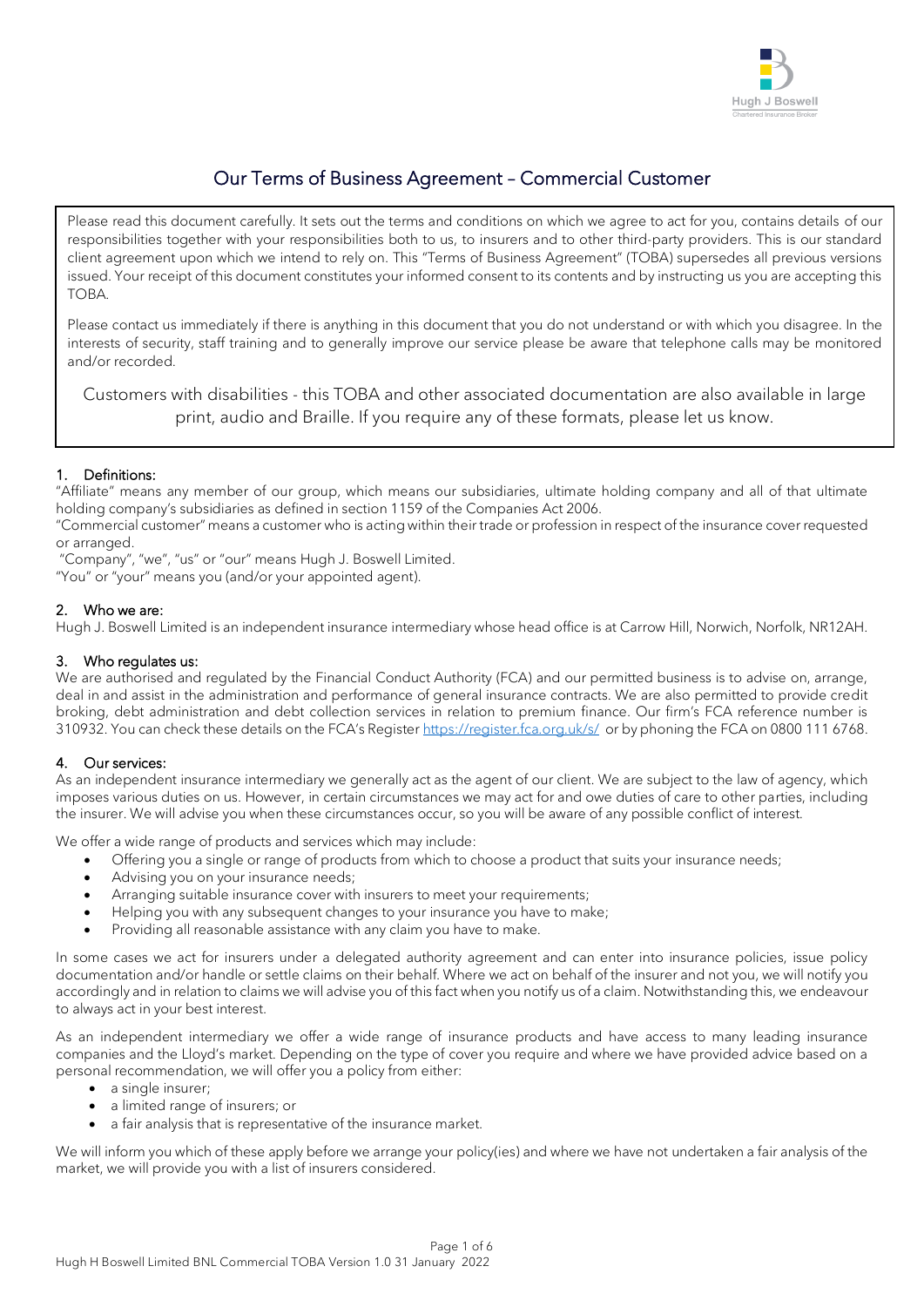

Before the insurance contract is concluded and after we have assessed your demands and needs, we will provide you with advice and make a personal recommendation, unless we advise otherwise. This will include sufficient information to enable you to make an informed decision about the policy that we have recommended, together with a quotation which will itemise any fees that are payable in addition to the premium. This documentation will also include a statement of your demands and needs. You should read this carefully as it will explain the reasons for making the recommendation we have made.

We may offer you a policy which is provided by an Affiliate in order to access specialist products and we will tell you if this is the case. We have a conflict of interest policy in place to identify and manage any conflicts that may arise in the placement of your business.

# 5. Remuneration and fees

In most cases we are paid a commission from the insurer, however in some cases we may charge you a fee instead, or a combination of both. If we charge a fee instead of commission or a fee and commission, we will confirm this to you in writing at the time of incepting or renewing your policy. Where we charge you a fee this is not liable for insurance premium tax or value added tax (insurance is a VAT exempt industry). There may be occasions when we need to charge an additional fee, for example any changes to the risk that require significant further advice, arrangement of additional cover or substantial assistance provided in any large or complex claims.

We will also charge an administration fee of £50 per policy for arranging a policy, £50 per policy for renewing a policy and £25 per mid-term adjustment made on any policy or mid-term cancellation. In addition, if you make a change or cancel your policy midterm which results in a return premium, we will retain all fees and any commission to cover our administration and advisory services. We will advise you of the amount of any charge before you become liable to paying it.

In addition to your fee and/or insurer commission some insurers may make additional payments to us reflecting the size and/or profitability of our account with them and/or in respect of work we undertake on their behalf.

You are entitled, at any time, to request information regarding any commission which we may have received when placing your insurance business.

### 6. Duty of fair representation

You must be sure that the information you have given to us to pass on to the insurers is a "fair presentation" of the risk. This means that you must have clearly disclosed every material circumstance which you, your senior management, or persons responsible for arranging your insurance knows or ought to know following a reasonable search. A material circumstance is one which may influence an insurers' judgement over whether to take the risk, and if so on what terms. If you are in doubt as to whether a circumstance is material then you should disclose it.

Furthermore, you must inform us if any of the information provided to us has changed. If it has, then you must tell us about the changes before we arrange cover. Your duty to notify material changes in the risk applies when you purchase an insurance policy, throughout the life of the policy and when you renew that policy.

Please note that failure to disclose a material circumstance may entitle an insurer to impose different terms on your cover or reduce the amount of a claim payable. In some cases your cover could be invalidated, which would mean that a claim would not be paid.

### 7. Quotations

Unless otherwise agreed any quotation given will normally remain valid for a period of 30 days from the date it is provided to you. We reserve the right to withdraw or amend a quotation in certain circumstances, for example, where the insurer has altered their premium / terms for the insurance since the quotation was given, where there has been a change in the original risk information / material circumstances disclosed or if a claim / incident has occurred since the terms were offered.

#### 8. Renewals

You will be provided with renewal terms in good time before expiry of the policy, or notified that renewal is not being invited. Unless you advise otherwise renewals are invited on the basis that there have been no changes in the risk or cover required, other than those specifically notified to us or your insurers (see section on "Duty of fair presentation").

It is very important that you check the information provided at renewal to confirm it remains accurate and complete. If any of the information is incorrect or if your circumstances have changed you should contact us immediately so we can update your details.

### 9. Mid-term transferred business

When we are appointed to service insurance policies other than at their inception or renewal and which were originally arranged via another party, we shall not be liable during the current insurance period for any loss arising from any errors or omissions or gaps in your insurance cover or advice not supplied by us. Should you have any concerns in respect of a policy, which has been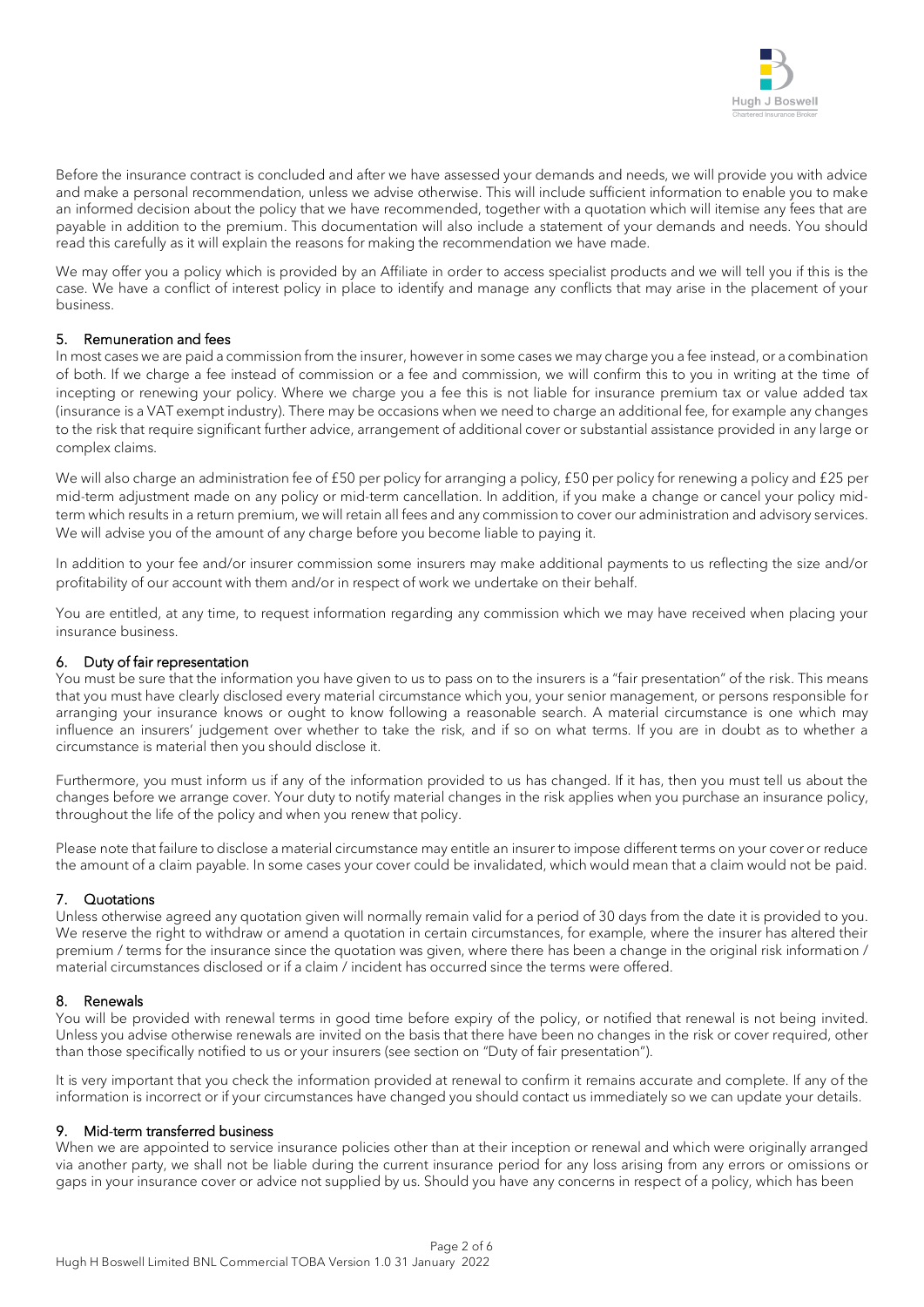

transferred to us, or if you require an immediate review of your insurance arrangements, you must notify us immediately. Otherwise we shall review your insurance arrangements and advise accordingly as each policy falls due for renewal.

### 10. Claims

You must notify any claim or circumstance that may or could give rise to a claim under your policy in accordance with the conditions of your policy. Failure to notify insurers promptly may entitle them to deny your claim. You should not admit liability or agree to any course of action, other than emergency measures carried out to minimise the loss, or in the interest of health and safety, until you have obtained agreement from your insurer. When you notify us of a claim you should provide us with details of all material facts concerning the claim.

Your policy documentation will describe in detail the procedures and conditions in connection with making a claim. Where appropriate, and as set out in your policy document, we will provide you with assistance in submitting a claim and in seeking to obtain reimbursement for you. We will transmit claims payments to you as soon as possible after they have been received on your behalf. However, in the event that an insurer becomes insolvent or delays making settlement of a claim, we do not accept liability for any unpaid amounts. Where we act for the insurer in relation to a claim we will advise you of this when you notify us of the claim.

### 11. Cancellation clause

Your insurance contract may include a cancellation clause giving you the right to cancel your policy. If you decide to cancel your policy in accordance with any timeframes stipulated in your policy, and subject to not having made or intimated a claim, you may be entitled to a refund of premium paid. Please note our commission and, where appropriate fees, are fully earned from the date the policy commences and will not be refundable. If you fail to pay your premium to us by the due date, we reserve the right to instruct insurers to cancel your policy.

### 12. Product documentation

You should review the policy documents carefully to ensure they accurately reflect the cover, conditions, limits and other terms that you require. Particular attention should be paid to policy conditions and warranties as failure to comply with these could invalidate your policy. Claims can arise, under certain types of insurance contract, long after the expiry of the policy. It is therefore important that you retain and keep safely all documents associated with your policy.

### 13. Premium

Once your contract of insurance has been concluded, we will send you an invoice (also referred to as a debit note). You must pay the premium due in accordance with payment dates specified in the invoice. Failure to meet the payment date may lead insurers to cancel your policy. No payment shall be deemed to have been received until we have received cleared funds. Where insurers have specified that the premium must be received by a certain date, failure to comply can result in automatic termination of your insurance contract.

We shall be entitled (but not obliged) without providing notice to you to set off amounts due to us from you, against any amounts which we may receive on your behalf i.e. claims moneys, refunded premiums and other sums.

### 14. Premium finance

In arranging premium finance, we act as a credit broker to provide you with a premium finance facility which is designed solely for the purposes of facilitating a loan for repayment of insurance premiums. We will only provide you with information about this payment option on a non-advised basis from which you will need to make your own decision as to the suitability of this facility and whether you wish to proceed. Where we arrange premium finance on your behalf we are remunerated for our assistance in putting this financing in place. We can provide details of our remuneration on request.

When arranging premium finance your premium finance provider may undertake an enquiry with credit reference agencies who will add details of the search and the application to their record about you, whether or not the application proceeds. Further details will be provided when an application for finance is made. Insurers own credit facilities may also be available if appropriate.

Where you pay your premium by instalments and use a premium finance provider, if any direct debit or other payment due in respect of the credit agreement you enter into to pay insurance premiums is not met when presented for payment or if you end the credit agreement we will be informed of such events by your premium finance provider. If you do not make other arrangements with us or your premium finance provider to pay the insurance premiums you acknowledge and agree that we may, at any time after being so informed, instruct on your behalf the relevant insurer to cancel the insurance (or, if this occurs shortly after the start or renewal of the insurance, to notify the insurer that the policy has not been taken up) and to collect any refund of premiums which may be made by the insurer. If any money is owed to a premium finance provider under your credit agreement or if they have debited us with the amount outstanding we will use any refund received to offset our costs and you will be responsible for paying any remaining time on risk charge and putting in place any alternative insurance and / or payment agreements you need. You also agree that we may hold to the order of the premium finance provider any claims monies due to you in the event that you are in default of your credit agreement.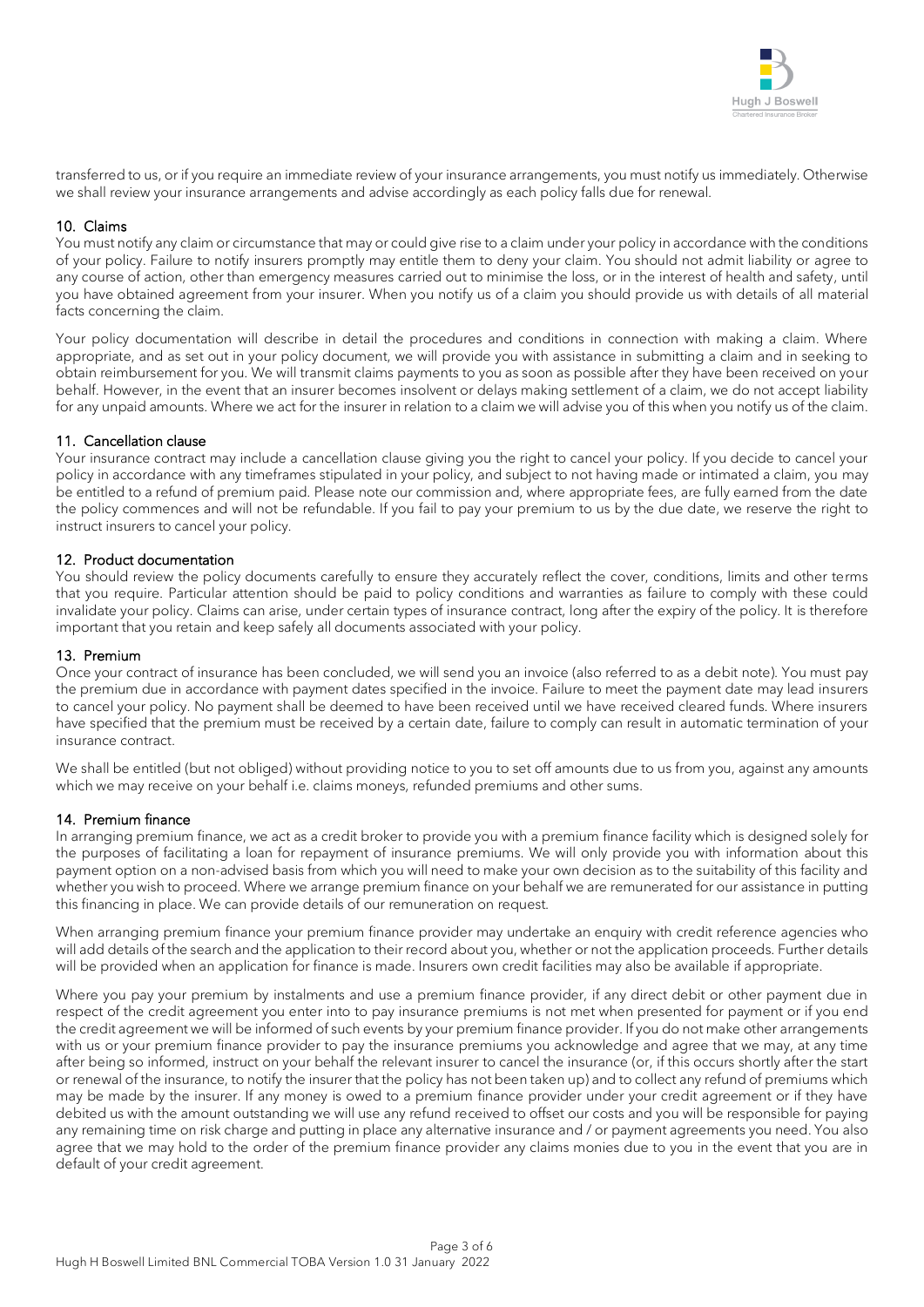

# 15. Client money

All client money is handled by our Affiliate, The Broker Network Limited (BNL). Client money is money that BNL receive and hold on behalf of our clients during the course of our dealings such as premium payments, premium refunds and claim payments. This money will be held by BNL either as agent of the insurer or agent of the client, determined by the agreement we and BNL have in place with each insurer. Where money is held as agent of the insurer, this means that when we have received your cleared premium, it is deemed to have been paid to the insurer. BNL pay us commission upon receipt of your cleared premium which may be prior to payment of the premium to the insurer.

The FCA requires all client monies, including yours, to be held in a trust account, the purpose of which is to protect you in the event of our financial failure since, in such circumstances; our general creditors would not be able to make claims on client money as it will not form part of our assets. BNL hold all client monies with one or more approved banks, as defined by the FCA, in a Non-Statutory Trust bank account in accordance with the FCA client money rules. Under these arrangements, BNL assume responsibility for such monies and are permitted to, and may:

- Use such monies received on behalf of one customer to pay another customer's premium, before the premium is received from that other customer.
- For the purpose of effecting a transaction on your behalf, pass your money to another intermediary, including those resident outside the UK who would therefore be subject to different legal and regulatory regimes. In the event of a failure of the intermediary, this money may be treated in a different manner from that which would apply if the money were held by an intermediary in the UK. Please inform us if you do not agree to this.
- Retain for their own use, any interest earned on client money.

Unless we receive your written instruction to the contrary, BNL shall treat receipt of payment from you and of any claim payment and/or refund of premium which fall due to you, as being with your informed consent to the payment of those moneys into a BNL Non Statutory Trust bank account.

Without affecting our fiduciary duty to you BNL are entitled to transfer client monies to an identical bank account held in the name of any Affiliate for so long as such company remains an Affiliate.

### 16. Insurer security

Whilst we make every effort to place your insurances with insurers that are financially sound we do not quarantee or otherwise warrant the solvency of any insurer we place your insurances with. If you have any concerns regarding any insurer chosen to meet your insurance requirements you should inform us as soon as possible and we will discuss them with you. A liability for the premium, whether in full or pro rata, may arise under policies where a participating insurer becomes insolvent.

# 17. Termination of this TOBA

You or we may terminate our authority to act on your behalf by providing at least 14 days' notice in writing (or such other period we agree). Termination is without prejudice to any transactions already initiated by you, which will be completed according to this TOBA unless we agree otherwise in writing. You will remain liable to pay for any transactions or adjustments effective prior to termination and we shall be entitled to retain any and all commission and/or fees payable in relation to insurance cover placed by us prior to the date of written termination of our authority to act on your behalf.

### 18. Complaints

In the event that you are unhappy with the service we have provided to you and you wish to make a complaint, please contact us in writing at: Michelle Blazey, Hugh J Boswell Limited, Carrow Hill, Norwich, Norfolk, NR1 2AH or by telephone at: 0160 362 6155 or email at michelle.blazey@hughjboswell.co.uk. Should you remain dissatisfied with our handling of your complaint, or its outcome, you may be eligible to take your complaint direct to the Financial Ombudsman Service who can be contacted on 0800 023 4567 (website[: www.financial-ombudsman.org.uk\)](http://www.financial-ombudsman.org.uk/).

# 19. Compensation

We are covered by the Financial Services Compensation Scheme ("FSCS"), which deals with claims against FCA regulated firms that are insolvent or are no longer trading. You may be entitled, therefore, to compensation from the FSCS if we are unable to pay a valid claim made against us. This depends on the type of service we have provided you with, the type of insurance we have placed on your behalf and the circumstances of the claim. Full details and further information on the scheme are available from the FSCS (website: [www.fscs.org.uk\)](http://www.fscs.org.uk/).

# 20. Confidentiality

Information provided by you may be held, processed, disclosed and used by ourselves, our professional advisers and any associated companies in servicing our relationship with you. Unless you notify us otherwise, you agree to the storage, use and disclosure of such information. All the activities that we undertake on your behalf, as described in this agreement, are provided for your exclusive use. All recommendations, proposals, reports and other information supplied to you in connection with these services are for your sole use and you agree not to make this information available to any third party without our express written permission. We reserve the right to take action to protect proprietary information.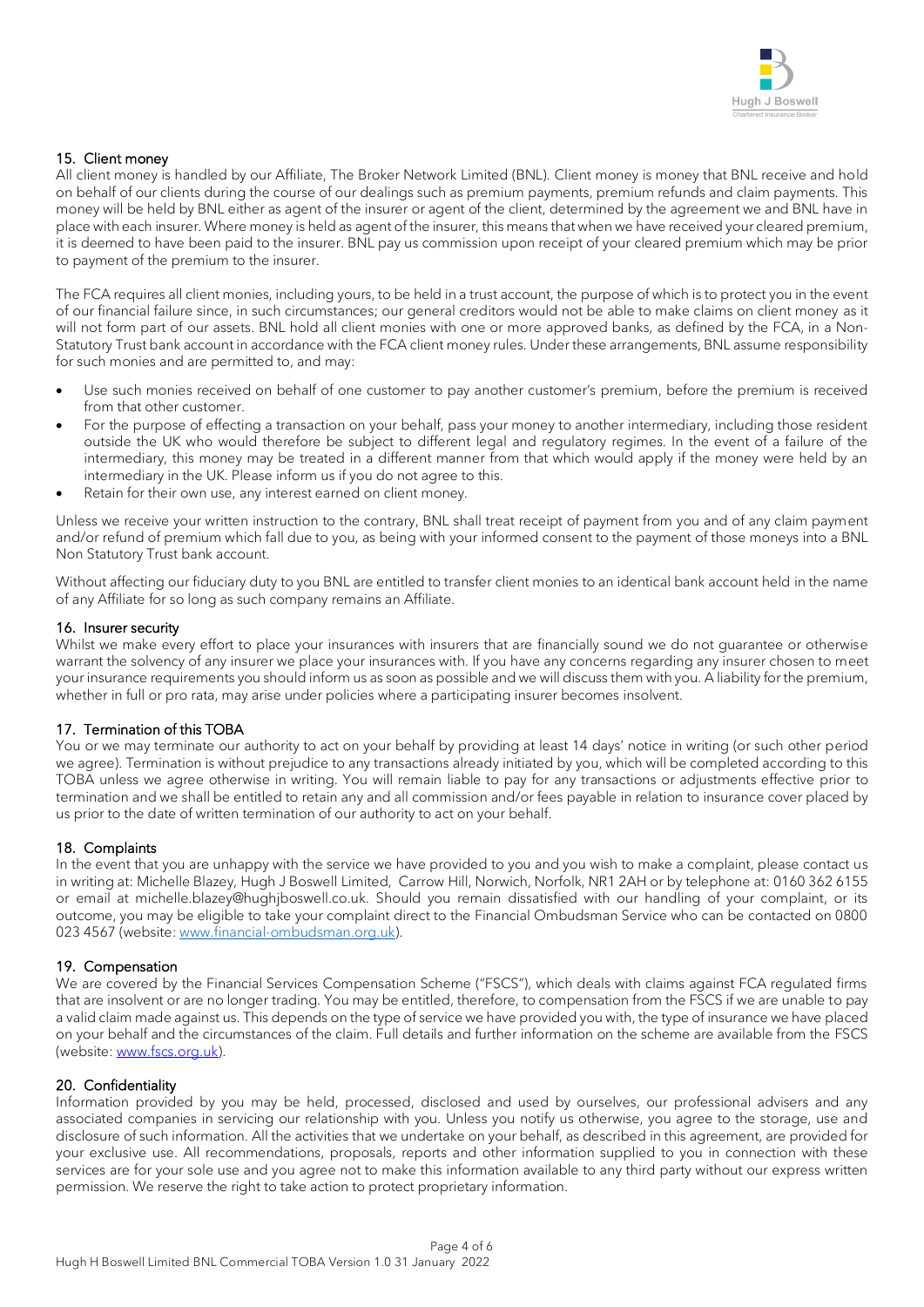

### 21. General Data Protection Regulations

We will process your data responsibly, fairly and in strict accordance with the General Data Protection

Regulations (GDPR) effective May 2018. These regulations replace the Data Protection Act 1998 ("DPA") and require wider disclosure of compliance than the previous DPA, including (but not limited to):

- Our lawful purpose of processing;
- The information we collect, and how we use and share that information;
- How long we keep information, including the purposes (e.g. administer your policy);
- The technical and organisational measures we have in place to safeguard your information;
- Your rights as an individual data subject; and
- Our approach to marketing

As with many organisations, and to ensure clients can easily access details on the areas listed above, we have developed a separate Privacy Notice. This can be found on our website at [https://www.hughjboswell.co.uk/wp-content/uploads/2022/01/Hugh-J-](https://www.hughjboswell.co.uk/wp-content/uploads/2022/01/Hugh-J-Boswell-Fair-Processing-Notice-V1.0-February-2022.pdf)[Boswell-Fair-Processing-Notice-V1.0-February-2022.pdf](https://www.hughjboswell.co.uk/wp-content/uploads/2022/01/Hugh-J-Boswell-Fair-Processing-Notice-V1.0-February-2022.pdf) alternatively you can obtain a copy by writing to us.

It is vitally important to take time to read this document carefully as it contains full details of the basis on which we will process your personal data, such as collecting, using, sharing, transferring and storing your information.

It is also your obligation to ensure you show this notice to all parties related to any insurance arrangement. If you have given us information about someone else, you are deemed to have their permission to do so.

If you have any questions, including requiring a copy of the Privacy Notice, or any further information about our approach to the GDPR you can e-mail [advisorydataprotection@ardonagh.com](mailto:advisorydataprotection@ardonagh.com) or write to The Ardonagh Advisory Data Protection Officer, The Ardonagh Group, 2 Minster Court, Mincing Lane, London, EC3R 7AA.

### 22. Bribery and corruption

We have no tolerance for bribery and corruption and this policy extends throughout the Company for all of its dealings and transactions in all countries in which we operate. Our financial crime policy is updated in line with the changes in law, changes in our business and our reputational demands. All employees are required to comply with this policy.

Both parties agree to comply fully with the requirements of the Bribery Act 2010, and will not engage in any of the following activity:

- promising or giving of an advantage, financial or otherwise, to another person to bring about an improper performance or to reward such improper performance
- requesting, agreeing to receive or accepting of an advantage, financial or otherwise to act improperly
- bribe a foreign public official to do or reward them for doing, something improper

### 23. Money laundering

In order to comply with our obligations under the money laundering legislation and regulations in relation to the Proceeds of Crime Act, you agree to provide us with any such evidence and information about your identity and that of any associates as we may reasonably require.

### 24. Sanctions

Both parties shall pay due regard to, and co-operate in respect of the observance of, any applicable international economic, financial or trade sanctions legislation.

# 25. Third party rights

Unless otherwise agreed between us in writing, no term of this TOBA is enforceable under the Contracts (Rights of Third Parties) Act 1999.

### 26. Liability for directors, officers or employees

You acknowledge and agree not to make any claim personally against any employee, director or officer arising out of the work and services provided under this TOBA. This clause does not in any way limit or affect our liability to you as set out below.

# 27. Limitation of liability

In the event of any breach of these terms and or in the event of any representation, statement or act or omission including negligence arising under or in connection with all contracts between us then the following provisions set out our entire financial liability (including any liability for the acts or omissions of our employees, agents and sub-contractors) to you. Our total liability in relation to that claim shall be limited to £10,000,000 (ten million pounds). Should you feel this is not sufficient for you or your business please contact us to discuss a higher limit of indemnity; if agreed, this will be set down in writing and form part of this TOBA. Nothing in these terms excludes or limits our liability for death or personal injury caused by the Company's negligence, or for the Company's fraud, fraudulent misrepresentation or breach of any regulatory obligation.

We shall not be liable to you for any indirect or consequential loss or damage; these may be losses that are not reasonably foreseeable (whether for loss of profit, loss of business, depletion of goodwill or otherwise), costs, expenses or other claims for